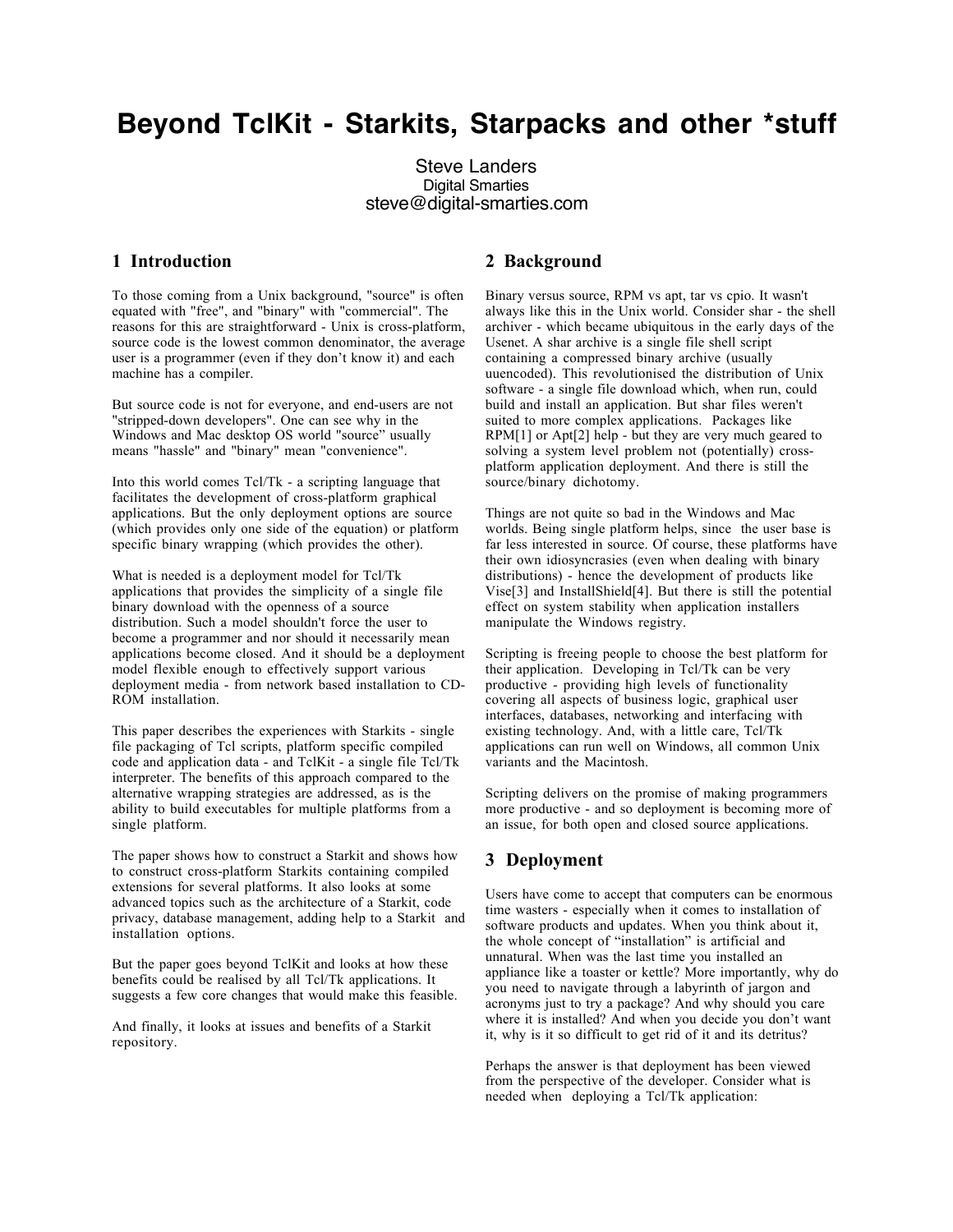- a Tcl/Tk interpreter for the target platform
- any compiled packages for the target platform
- any Tcl packages and, finally,
- the application scripts themselves

Note that this mirrors the developer's installation environment - individual components installed into the host filesystem.

Getting these onto the target machine originally involved installing a Tcl/Tk distribution (or, in the case of popular versions of Linux - relying on one being installed). Then one would unload a tar or zip file into a known location hardly a general end-user solution. On Windows it was a little nicer - Tcl/Tk was deployed using a proprietary installer, and the same could be done with application code. But no matter how much eye-candy one adds to it, the concept of having to set up a runtime environment in addition to the application itself can be a stumbling block for many end users.

More recently there have been a number of "wrapper" tools produced for Tcl - most notably ProWrap (part of TclPro [5]) and freeWrap[6]. These address the problem of installing a Tcl/Tk runtime by taking a Tcl/Tk interpreter, application scripts, compiled extensions and data files and producing a single file executable.

They also provide other benefits:

- since the application is self contained, it won't be broken by the installation of newer components (e.g. a more recent Tcl/Tk or extension)
- they can provide a degree of code privacy freeWrap through (admittedly) simple encryption and ProWrap through bytecodes

Yet despite their benefits, such wrappers do have their limitations:

- they don't address multi-platform deployment scenarios
- the only update option is full replacement (of what is a rather large executable)
- wrapped applications tend to run in a different context to the development environment, and so need additional careful testing

This is not to devalue these programs - freeWrap in particular has a number of satisfied users. But in many situations it is important to go further and address the above limitations.

What is needed is a deployment method for Tcl/Tk applications that provides:

- platform independence
- supports source and binary distributions
- supports compiled extensions
- supports single file deployment or can use an installed Tcl/Tk interpreter
- supports compression to reduce distribution size
- supports a mechanism for code privacy
- can be launched without unpacking
- run in the same or similar context to the development environment
- support incremental updates as the product matures

It is this set of requirements that has driven the evolution of **Starkits** - whose purpose is to package Tcl/Tk applications as a single file for easy distribution and use.

#### **4 Starkits**

Imagine having a simple directory and file structure, where all application scripts, standard packages, compiled extensions, documentation, images and other binary data resides. That's not so hard - in fact, it is most likely common practice among many Tcl developers already.

Imagine also having a well-defined way of storing both such an application and all its support files, and the Tcl/Tk system itself. Then deployment would become a matter of picking up all the relevant pieces, shipping it to the target machine somehow, and it would run out of the box.

Suppose furthermore that the structure could be wrapped into single self-consistent files, in a space efficient compressed form, and that these file could be "executed" without unpacking, and without altering a single line in the application.

This, in a nutshell is what Starkits are all about. A Starkit is a packaging mechanism for delivering applications in a self-contained, installation-free and portable way.

Note that Starkits used to be called "Scripted Documents", and a paper on a much earlier version of these was presented at the Tcl2000 Conference [7].

#### **4.1 Starkits overview**

The name **Starkit** is an acronym for **ST**and**A**lone **R**untime.

Starkits let you "seal" a complete directory tree into a runnable form. The Tcl/Tk interpreter which can "run" such documents is called TclKit. TclKit itself is little more than a wrapped version of Tcl, Tk, IncrTcl and a few more extensions - plus all the necessary runtime library scripts.

The essence of Starkits is that they contain a "filesysteminside-a-file". This filesystem contains a copy of all files that form an application, but in normal use it never gets unpacked at all. The TclKit runtime contains a complete Tcl/Tk system, and it too can function without ever being unpacked. The command "tclkit myappfile" is the Starkit way of "running the application", although on Unix the same effect can be achieved simply by making the Starkit executable ("chmod  $+x$ ") and having TclKit available path.

Having an application in just two files has a number of benefits:

- TclKit is a generic runtime the same file works with all Starkits
- there is one TclKit build for each platform
- if an application contains only portable scripts then the StarKit is portable

So if multi-platform deployment is an issue, one can deploy the application as a file which runs on all platforms - just by launching it with the appropriate TclKit system. The philosophy behind Starkits is that deployment is an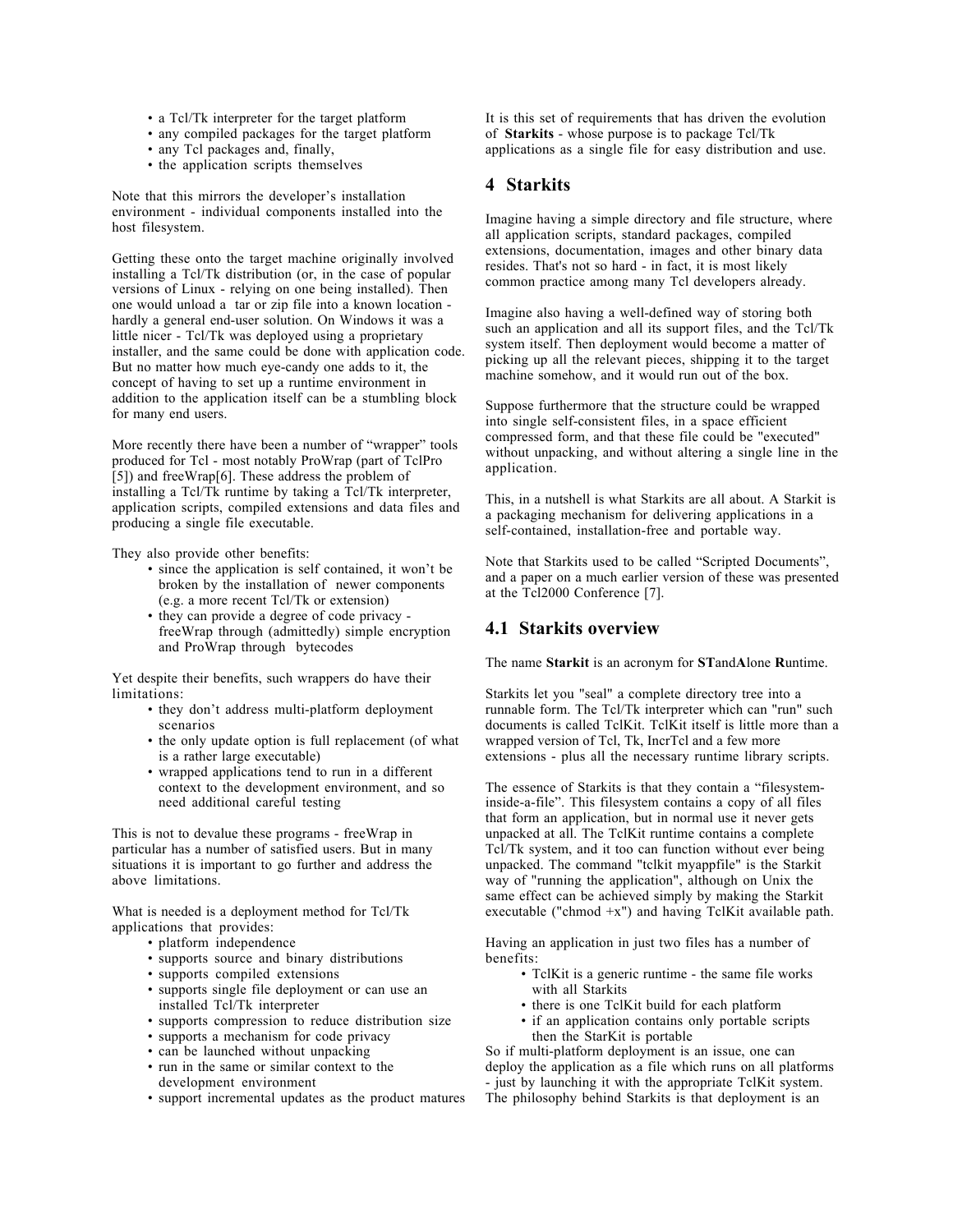integral part of the development process. Applications get built and extended over time, in whatever way a developer sees fit, but with a certain directory structure as the storage convention. Development can take place using any Tcl/Tk installation (including TclKit!). Tcl commands such as "package require", "source", and "load" can be used - as always.

Then, when the time comes to deploy, all one does is wrap the entire application directory tree into a Starkit. The resulting file is compressed and ready for deployment. In fact, it is runnable. The effect is that deployed applications run in nearly the same way as they do during the development process. This is achieved through the Tcl Virtual File System facility[8] - a new Tcl/Tk 8.4 feature that allows you to divert all filesystem access away from the native operating system and to something else. On start-up, the Starkit gets "mounted" so that it appears to contain a directory structure. This internal internal filesystem can be read or written like a normal files system. The VFS "mount" concept makes running from a real filesystem and running from inside a Starkit almost indistinguishable.

## **4.2 Starkits - a simple example**

To build a Starkit you need

- TclKit for your platform which can be obtained from the "TclKit Home Page" at[9]
- on Windows you'll also need tclkitsh the console mode version of TclKit
- the SDX utility which can be obtained via the "SDX Download Page" at [10]

SDX - the **S**tarkit **D**eveloper e**X**tension is a Starkit containing a collection of scripts for creating and manipulating Starkits. You can list the available scripts by running:

\$ sdx help

Firstly, we'll need a small Tcl/Tk script that serves as our application - in this example we'll use the ubiquitous "Hello World" script which we'll put in a file **hello.tcl:**

```
package require Tk
pack [button .b -text "Hello World!" \
                  -command bell]
```
Note that we explicitly specify "package require Tk" - this is because Tk is a dynamically loadable extension within TclKit and must be explicitly loaded if required.

Now, we use the SDX **qwrap** command to do a "quick wrap" of this script into a Starkit:

\$ sdx qwrap hello.tcl

The result will be a file called **hello.kit** - the resulting Starkit. On Windows, there'll also be a file **hello.bat** - which just invokes hello.kit using TclKit. To invoke the Starkit, on Windows just invoke "hello" or on Unix invoke "./hello.kit".

So, what did qwrap do for us? To find out, we use another

SDX feature to unwrap the script so we can examine its contents

```
$ sdx unwrap hello.kit
```
The result is a directory called **hello.vfs** which contains a copy of the contents of the Starkit virtual filesystem:

```
hello.vfs
|-- main.tcl
 `-- lib
      `-- app-hello
          |-- hello.tcl
          -- pkgIndex.tcl
```
The first thing to note is the directory structure. SDX qwrap implements the recommended Starkit convention - storing the application code as a package with the **app-** prefix. This is done for convenience and consistency - all code within the Starkit is within a package, and application code can be easily distinguished from libraries and packages.

**Main.tcl** is the script that is run whenever a Starkit starts. Looking at its contents, we see sdx qwrap has generated:

```
package require starkit
starkit::startup
package require app-hello
```
The first line loads the Starkit runtime package - a small (less than 100 lines) pure Tcl package that manages the Starkit start-up sequence (amongst other things, it mounts the Starkit VFS).

In the second line the **starkit::startup** procedure is called to initialise the **starkit::topdir** variable. It also adds the Starkit **lib** directory to the Tcl **auto\_path** variable, thus making available any packages stored in that directory.

And finally, the "package require" causes the hello.tcl script to be sourced from within the lib/app-hello directory inside the hello.kit VFS.

Note also that qwrap has created the lib/app-hello directory and copied hello.tcl into there (adding a "package provide app-hello" line if necessary) and created a pkgIndex.tcl file to enable auto loading by Tcl. If there is no "package provide .." line in the source code qwrap will add one to the pkgIndex.tcl for you.

We can now make changes to hello.tcl, but we have two copies - our original one, plus the copy under hello.vfs.

There are two ways to address this:

- we can either remove our original hello.tcl and just make changes to the one under hello.vfs. script.
- alternatively, a convenient technique for developers (at least, on Unix) is to replace hello.vfs/lib/app-hello/hello.tcl with a symbolic link to the hello.tcl script

Assuming we have made changes, we can recreate hello.kit using the SDX **wrap** command:

\$ sdx wrap hello.kit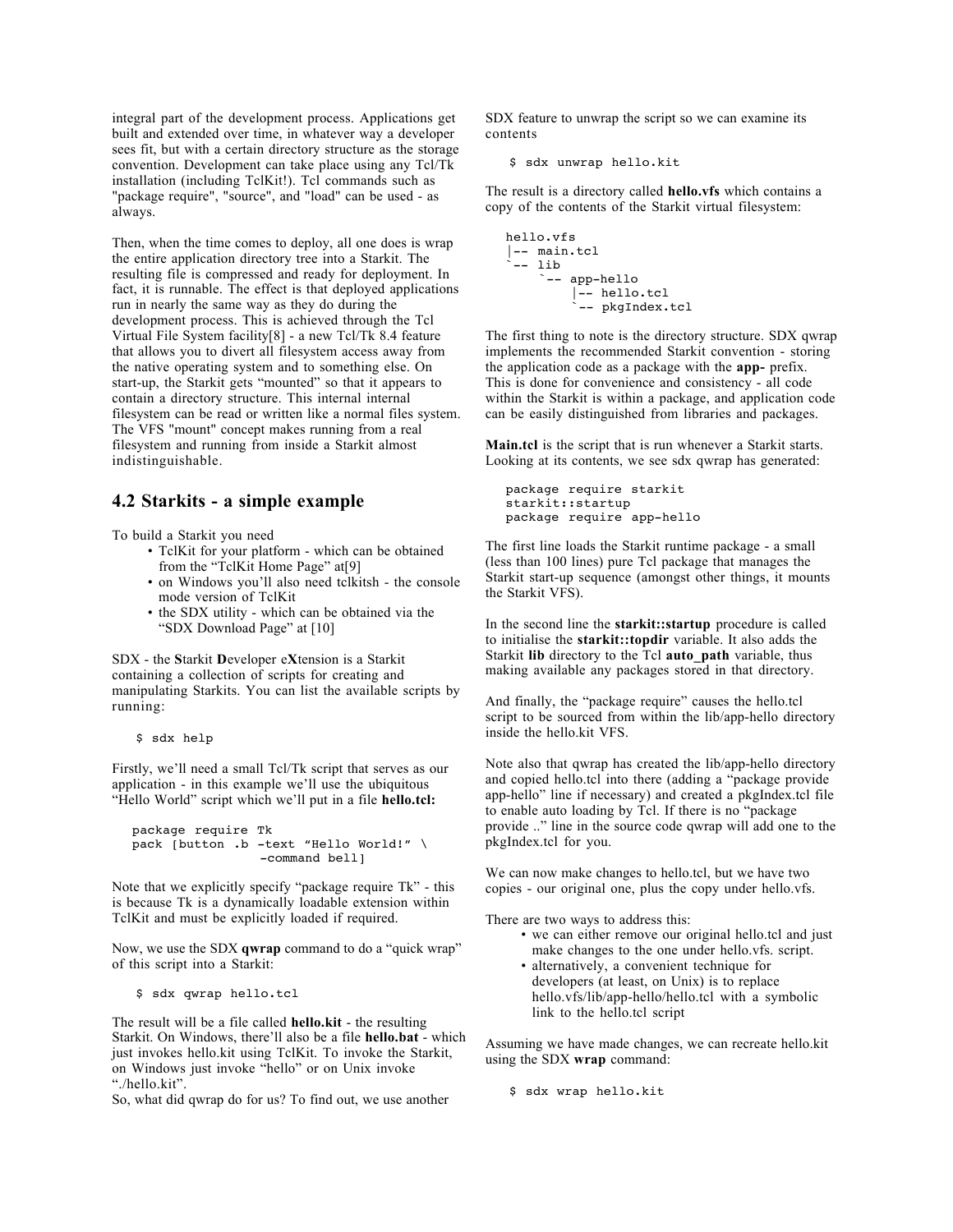#### **4.3 Using packages in Starkits**

Using packages within Starkits is only slightly different, and relies on the Tcl **auto\_path** variable being set for us by the **starkit::startup** script.

As an example, we'll modify our hello.tcl script to use gButtons - the fancy Tk buttons package [11] - which is itself packaged as a Starkit.

There are two components we need to get from the gButtons Starkit - the gbutton and the autoscroll libraries. So, we download gButtons, unwrap it (using "sdx unwrap") and copy both the lib/gbutton and lib/autoscroll packages to hello.vfs/lib. This gives us the new directory structure:

```
hello.vfs
|-- main.tcl
 -- lib
      |-- app-hello
          | |-- hello.tcl
          -- pkgIndex.tcl
      |-- autoscroll
          | |-- autoscroll.tcl
          -- pkgIndex.tcl
      -- gbutton
          |-- disabled.gif
           |-- down.gif
          -- gbutton.tcl
          |-- pkgIndex.tcl
           `-- up.gif
```
Note that the gbutton directory includes both Tcl scripts and GIF images. A Starkit can contain scripts, images, data and (as we will see) binary extensions.

Note also that we don't include version numbers in the directory name of each library. This convention is quite deliberate, and the rationale is both aesthetic and practical:

- the package version number is already encoded in both the pkgIndex.tcl and package Tcl scripts • most applications only need one version of a
- package
- it is easier to upgrade to a later version (just by replacing files) without the need to rename directories
- in the unusual situation where there are multiple versions of the same package in an application, the directories of the older version(s) can contain version numbers, making it obvious which is the current version

Now we need a small modification to the hello.tcl script to use the new facilities. We'll create a few buttons this time

```
package provide app-hello 1.1
package require Tk
package require gbutton
set buttons [gButton #auto .]
$buttons new "Hello" bell
$buttons new "Bonjour" bell
$buttons new "Hola" bell
```
And now we wrap and use this as usual

\$ sdx wrap hello.kit

One other point to note is that the Starkit is compressed for example on Unix we see the following sizes

```
$ du -bs hello.vfs hello.kit
64000 hello.vfs
8192 hello.kit
```
So, adding packages to a Starkit is simply a matter of placing them under the **lib** directory, and invoking them in the usual way.

Binary extensions (i.e. platform specific shared libraries contained in packages) can be used under Starkits in the same way they can be used in any Tcl script. There is only one constraint - the extension must use the Tcl Stubs facility [12] so that it can be dynamically loaded into the TclKit interpreter.

The main downside is that binary extensions make a Starkit platform specific. But with a little care, it is possible to construct a cross-platform Starkit containing binary extensions for multiple platforms.

#### **4.4 Multi-platform binary extensions**

For example, if we wanted to use the Tktable [13] extension in a Starkit that must be deployable on Windows and Linux, we would first create the **lib/Tktable** directory, then subdirectories for Windows and Linux and place the appropriate shared libraries into each:

```
Tktable
|-- pkgIndex.tcl
 -- tkTable.tcl
 |-- Linux
     \epsilon -- Tktable.so
 -- Windows
      `-- Tktable.dll
```
Then we need to replace **pkgIndex.tcl** with one that will load the appropriate one for the current platform:

```
set platform [lindex $tcl platform(os) 0]
set lib Tktable[info sharedlibextension]
package ifneeded Tktable 2.7 \
    [list load [file join \
           $dir $platform $lib] Tktable]
```
If the extension isn't stubs-enabled and you have access to the source, you can use CriTcl [14] to generate a crossplatform package ready for inclusion in a Starkit.

TclKit is designed to be the platform specific part of the application, and the Starkit the cross-platform part. Including libraries for multiple platforms is one way of preserving this distinction (and much preferable to building a custom TclKit that contains additional libraries). But this can become impractical if there are several platforms, large extensions or a large number of extensions.

One alternative approach is to deploy using a platform specific Starkit (i.e. a Starkit with only the libraries for a particular platform). This reduces the size, but at the cost of losing the cross-platform ability.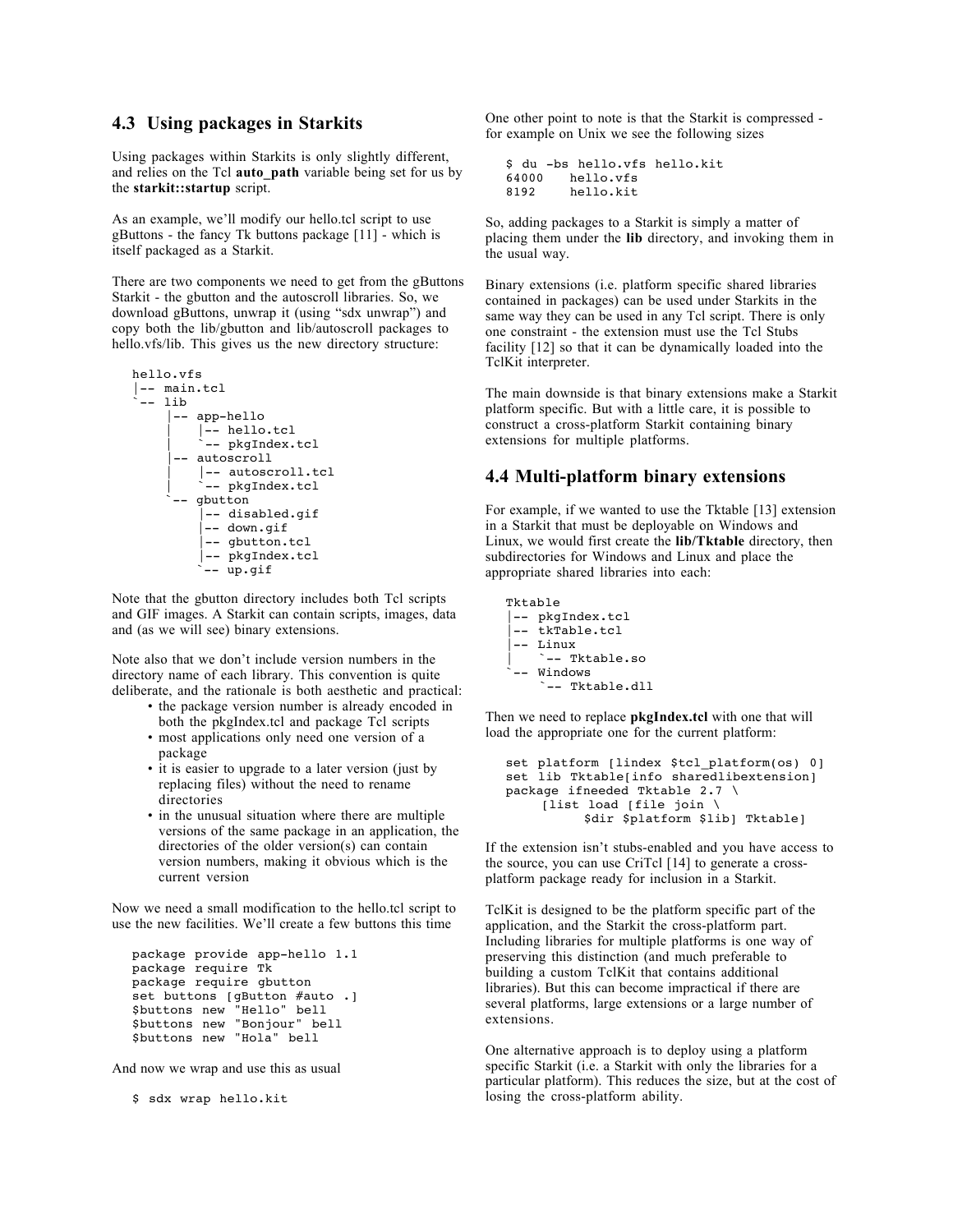Alternatively, you could separate the application into two Starkits - a platform specific part and a cross-platform part.

Using this latter approach is quite simple to implement -, TclKit allows a script to source a Starkit:

set platform [lindex \$tcl platform(os) 0] source \$platform.kit

Then, compiled extensions for Linux would be stored in a Starkit called Linux.kit, for Windows in Windows.kit, and so on. To do this we create a platform specific Starkit containing all the libraries we require for our application. In this case we'll use Tktable and the tDOM[15] XML engine.

For example, the Linux.kit directory structure would look like the following

```
Linux.vfs
|-- main.tcl
 -- lib
      |-- Tktable
          | |-- Linux
              `-- Tktable.so
           | |-- pkgIndex.tcl
          -- tkTable.tcl
      -- + DOM
           |-- Linux
              \sim - tdom.so
           |-- pkgIndex.tcl
          -- tdom.tcl
```
The Windows.kit directory structure would obviously be similar. Note that we have retained the separate Linux subdirectory, since this allows us to more easily merge these separate Starkits back to one cross-platform one at a later stage.

The **main.tcl** is quite simple - since there is no application code it just needs to invoke "starkit::startup" to set up the auto path correctly.

Finally, we need to modify the application Starkit **main.tcl**  so that it sources the platform specific Starkit on start-up. In the following code, we assume that both Starkits are located in the same directory:

```
package require starkit
starkit::startup
set platform [lindex $tcl_platform(os) 0]
source [file join \
            [file dirname $starkit::topdir] \
           $platform.kit]
package require app-hello
```
Assuming that the Starkits are in the same location removes the need for complicated schemes to locate each Starkit. For example, on Windows there is no need to create registry entries to record the location of the Starkits. Installation becomes a copy - and perhaps the creation of a link or shortcut from a user's desktop to invoke the application.

This same approach of storing multiple extensions in a single Starkit has been used to implement Kitten - an experimental collection of Tcl/Tk extensions.

# **4.5 Kitten - a collection of binary extensions**

Kitten[16] started as an experiment to build a "Batteries Included" collection of extensions for use with Starkits.

Kitten was named because it originally contained ten extensions<sup>2</sup>. Now it contains many more, but the name has stuck (and the alternative KitFiftyFive doesn't exactly roll off the tongue).

Despite being experimental (and having quite a few rough edges) Kitten has been surprisingly well received. Perhaps this is because of the promise it holds for developers:

- Kitten is useful during the development phase of an application, for it frees the developer from keeping a copy of each extension within the application
- it can update itself from a central repository

The latter is possible because of the Virtual File System layer, and distinguishes Starkits from other wrapping schemes. More on this later.

But there is another technique for deploying platform specific code - combine TclKit, the Starkit and any compiled extensions into a single executable - called a Starpack.

## **4.6 Starpacks**

A **Starpack** is a special version of a Starkit that combines a Starkit with a TclKit runtime into a single file.

Starpacks are standalone executables which run out of the box, making them even easier to distribute and use than Starkits. This convenience does introduce a number of trade-offs:

- Starpacks only work on the platform for which they have been built
- Starpacks cannot modify themselves
- Starpacks must be updated as a whole, and are (much) larger than most Starkits

However for "consumer" platforms such as Windows and Macintosh, Starpacks are more convenient - the user only has to download a single file.

And they have one other advantage - since the TclKit is self-contained there is no risk that the application code will be incompatible with future versions of Tcl/Tk.

Note that since Starpacks use the same packaging mechanism as Starkits, their content can be listed and extracted with the SDX utility. The main difference is that the "header" (i.e. the piece of code that is executed on startup) is a large binary executable file, and that the files stored inside include all the standard Tcl/Tk runtime support files.

<sup>&</sup>lt;sup>1</sup> The term "Batteries Included" is used within the Tcl community for a comprehensive Tcl/Tk distribution that comes "out of the box" with many add-on components. See the Batteries Included Wiki page at [17] for more details. <sup>2</sup> The alternative name of TenTcl was also considered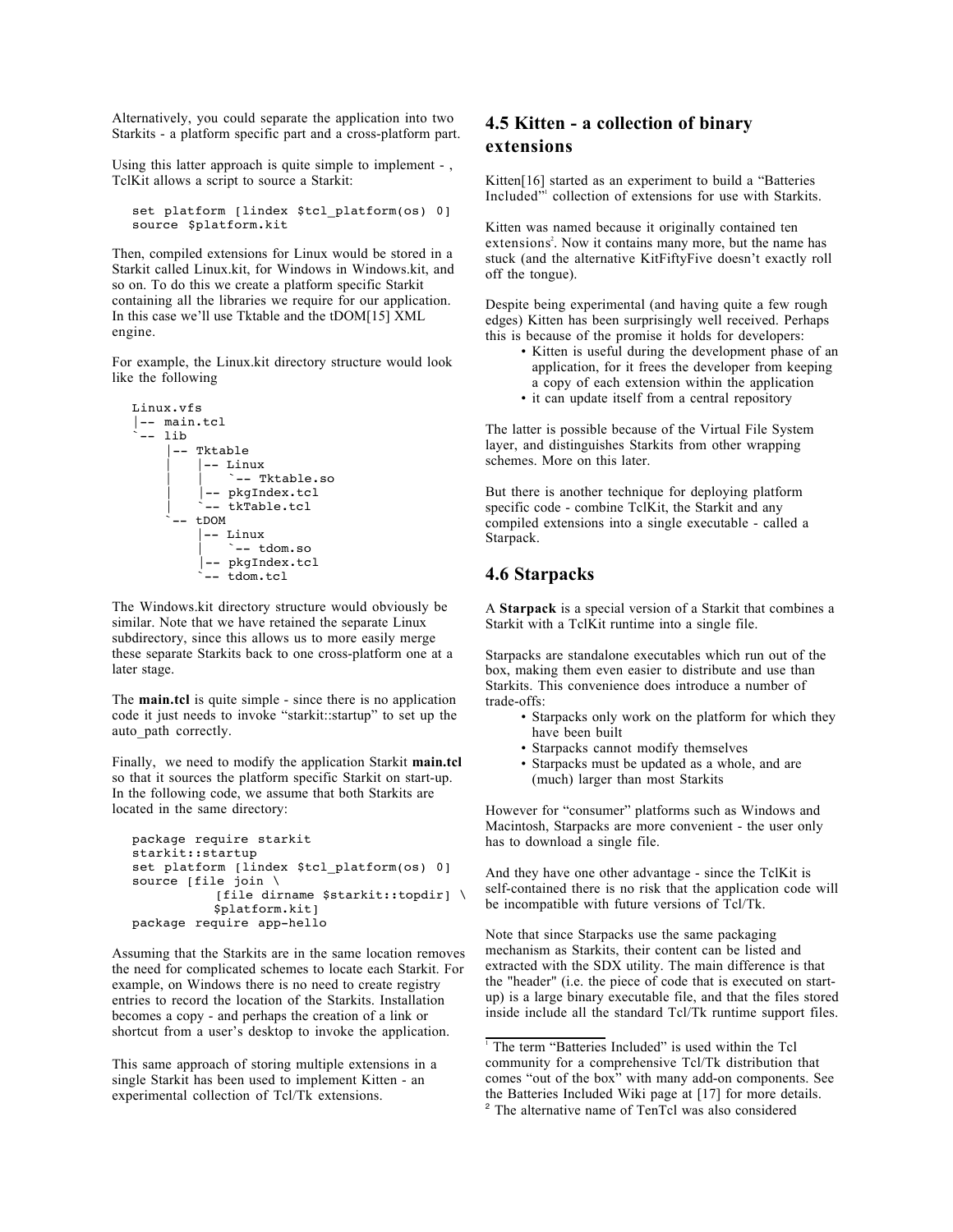#### **4.7 Constructing a Starpack**

Constructing a Starpack is quite simple, and only marginally different from build a Starkit.

If we go back to our hello.tcl example, to create the Starkit we used the following commands

\$ sdx wrap hello.kit

If we want to create Starpack for Windows, we need to tell sdx which TclKit version to use for its run-time interpreter. In this case, we'll use **tclkit-win32.upx.exe** - which is the UPX compressed version of TclKit for Windows.

```
$ sdx wrap hello.exe \
          -runtime tclkit-win32.upx.exe
```
There is one restriction though - you can't specify the same TclKit file as the one which is used to run sdx (since it is already opened by the operating system when it runs sdx). Just create a copy and refer to that.

We end up with a self-contained Windows executable **hello.exe**. The size of this file is less than a megabyte which is quite reasonable when you consider it includes a complete Tcl/Tk runtime environment.

As you can see in the above example, Starpacks **for** any platform can be built **on** any platform. It is possible to build a Windows Starpack on Linux (as above), or a Mac Starpack on Windows, etc.

A convenient technique is to use a Starkit during development of an application - e.g. for distributing interim releases amongst development or testing staff, and then wrapping the application as a Starpack for deployment beyond the development organisation. This has the advantage of using smaller, cross-platform Starkits until the application is released, and then a "sealed" Starpack subsequently.

Starpacks have been used to deploy a number of open source and commercial applications, including:

- NewzPoint[18] an information browser for Windows written by Michael Jacobson
- TclTutor[19] a computer aided instruction program for learning Tcl written by Clif Flynt

But the best example of a Starpack is TclKit itself - which is simply a Starpack without application code.

# **5 TclKit**

TclKit is the platform specific part of a TclKit/Starkit deployment.

TclKit combines a number of extensions and libraries in a single executable file:

- a complete Tcl/Tk distribution
- the IncrTcl object oriented extension for Tcl [20]
- the MetaKit database library and the Mk4tcl interface [21]
- the Zlib compression library [22]
- the TclVFS package [23]
- the starkit package the Starkit runtime package
- the UPX executable compressor (on Windows and Linux) [24]

Being a complete Tcl/Tk distribution, TclKit can be used as an alternative to the usual **tclsh** or **wish** commands. To use as a Tcl shell, just run as you would tclsh. To use as a Tk shell, add "package require Tk" to load Tk and TclKit is equivalent to wish.

And being a single file, TclKit is perhaps the easiest way to get a Tcl/Tk environment onto any particular platform. Versions are available for over a dozen platforms - making it the most portable Tcl/Tk distribution available.

Until recently, TclKit was kept current with the most recent development versions of Tcl/Tk. This meant monthly builds that tracked the Tcl/Tk 8.4 alpha and beta releases. Subsequent to the release of Tcl/Tk 8.4, the TclKit focus has changed to stability - builds will be less frequent and will only track official Tcl/Tk releases or to fix significant bugs.

Although TclKit is cross-platform, a deliberate effort has been made to limit the included modules to generally useful facilities. Whilst it would be tempting to include other modules and make TclKit more of a "Batteries Included" distribution, this would increase its size (perhaps significantly) - this making it less practical for use in network based deployment. And, as we have seen, it is easy enough to add compiled extensions to Starkits or to wrap them into a Starpack.

Having read this, one might legitimately ask "why **IncrTcl**  and why not one of the other object oriented extensions?" The first part is easy enough to answer - an object oriented extension can make Tcl code much simpler and more maintainable. This is particularly true of event driven GUI code, where it avoids the need to carry around a lot of context, or pollution of the global namespace. Any object oriented extension for Tcl would have done but IncrTcl is well established, relatively stable and adds only around 50Kb to the size of TclKit.

Even with Tcl/Tk and its extensions, the size of TclKit is still quite small. This is, in part, because all the runtime scripts are compressed using Zlib. But on Windows and Linux the size is further reduced by compressing all binary code using UPX (TclKit for Windows is less than 1 megabyte in size). Typically TclKit plus a substantial application fit on a single floppy disk.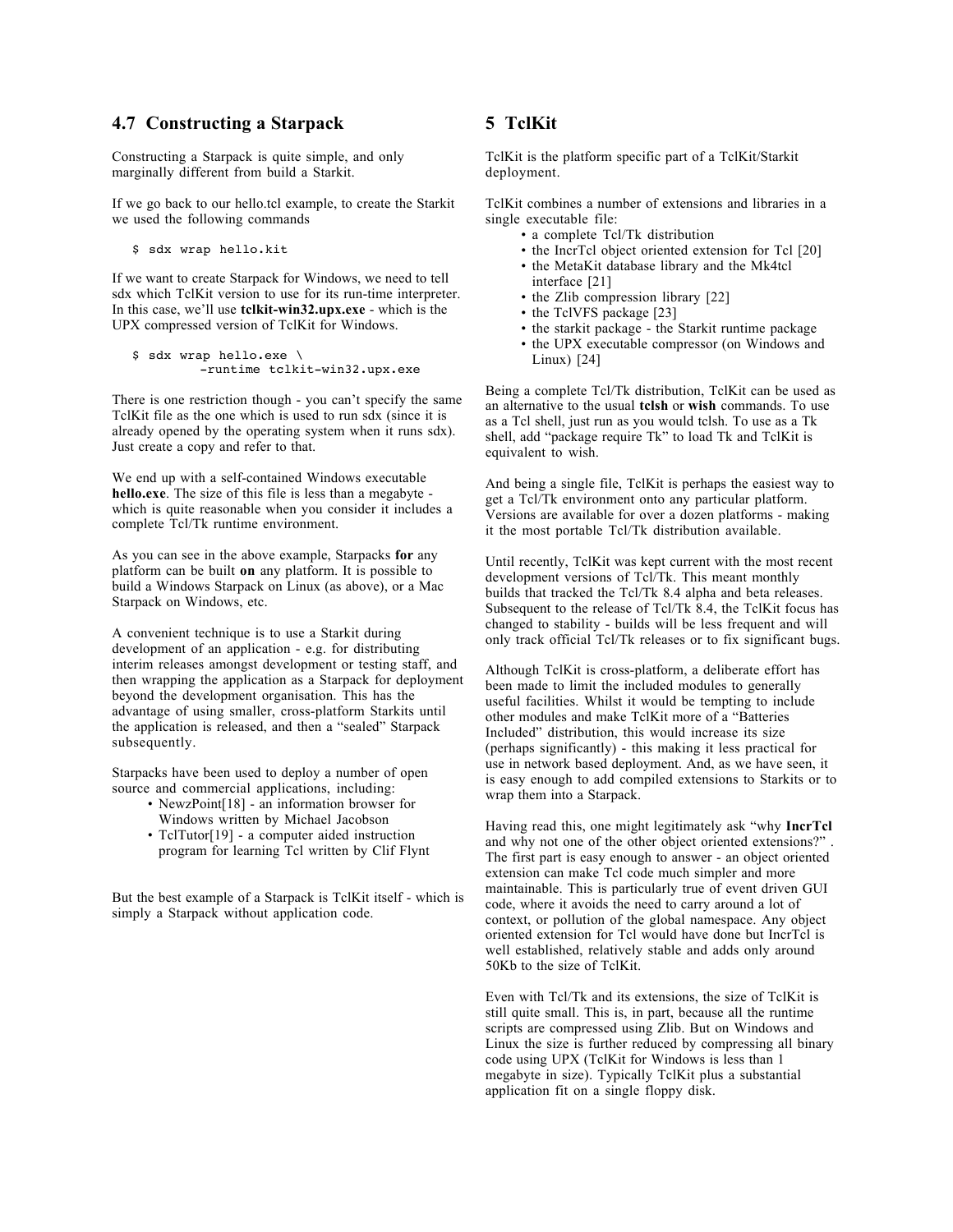## **6 Advanced topics**

## **6.1 TclKit/Starkit architecture**

As we have seen, TclKit is nothing more Tcl/Tk, several extensions plus a small amount of startup code.

TclKit consists of three parts:

- a large binary prefix i.e. basically a wish executable statically linked with the above extensions
- a Metakit dataset that contains all the scripted components of the above packages (and is equivalent to the contents of the TCL\_LIBRARY directory) which is mounted using the Tcl VFS, allowing it to look like a normal filesystem directory.
- A Starkit comprises
	- a small Tcl prefix containing startup code
	- a MetaKit dataset containing all the files inside the Starkit.

When you "run" a Starkit or Starpack the underlying operating system launches the code contained in TclKit's large binary prefix.

This, in turn, starts interpreting the small Tcl prefix in the Starkit, which performs the following steps:

- the small Tcl prefix asks the large binary prefix to re-open the Starkit, but as a MetaKit database (it does this using the **starkit package** located in the MetaKit database within TclKit).
- the starkit package opens the Starkit to be run using the TclVFS package (also stored in the TclKit MetaKit database) to "mount" that file,
- the starkit package then sources the **main.tcl** file in the Starkit's VFS.

At this point main.tcl is in control and does whatever the application developer specified.

Although Tcl's Virtual File System accounts for most of the transparency of Starkits - there are a few VFS limitations that should be recognised:

- when loading a shared library, Tcl has to copy it out to a real file (and then clean up later)
- on Windows, shared library clean up must happen on exit, but after serious errors this might not be done properly
- commands launched from *exec* and *open pipe* are not able to look inside VFS mounts
- on Windows, *cursors* can not be used from VFS (make a temporary copy to a real file)
- startup can be slower, because scripts are stored in compressed form by default (but also note there are circumstances where startup may be faster, because many open/close calls are avoided)
- memory use is higher when the Starkits VFS is modified, because the underlying MetaKit database collects changes between commits (the commit timer fires every 5 seconds by default)

#### **6.2 Database management using MetaKit**

As mentioned, TclKit also includes **MetaKit** - an embedded high-performance database package. As well as being used to hold the Starkit VFS, MetaKit can be used by developers in their applications. It fills the gap between flat-file, relational, object-oriented, and tree-structured databases supporting relational joins, serialisation, nested structures, and instant schema evolution.

MetaKit is accessed from Tcl using the Mk4tcl package. Details on using Mk4tcl are outside the scope of this paper, but Mark Roseman has produced an excellent tutorial on using Mk4tcl [25].

For the more adventurous, Matt Newman produced an object oriented interface between Tcl and MetaKit. This (as yet undocumented interface which has been nicknamed Mk4too) exposes more of the MetaKit functionality at the Tcl level. The best place to find out more is to look in the MetaKit source for the file mk/tcl/mk4too.cpp.

For more on MetaKit see the MetaKit home page at [21].

## **6.3 Using Zlib for compression**

The **Zlib** package is used by TclKit to read compressed Starkits but it too is available to developers.

Given that the contents of a Starkit are already compressed, one common use for Zlib is to compress a client/server communications protocol by adding just a few lines of code.

For example, the server side of a client/server application might use something like the following to send data to the client:

```
fconfigure -buffering full \
     -translation binary $client
...
proc send_to_client {client txt} {
     set data [zlib compress $txt]
    set len [binary format s \backslash [string length $data]]
      puts -nonewline $client "$len$data"
      flush $client
}
```
Similarly, the client side would receive it using something like the following:

```
fconfigure -buffering full \
     -translation binary $server
...
proc receive_from_server {server} {
     binary scan [read $server 2] s len
     if {$len} {
          set data [read $server $len]
         set txt [zlib decompress $data]
     } else {
         set txt ""
     }
     return $txt
}
```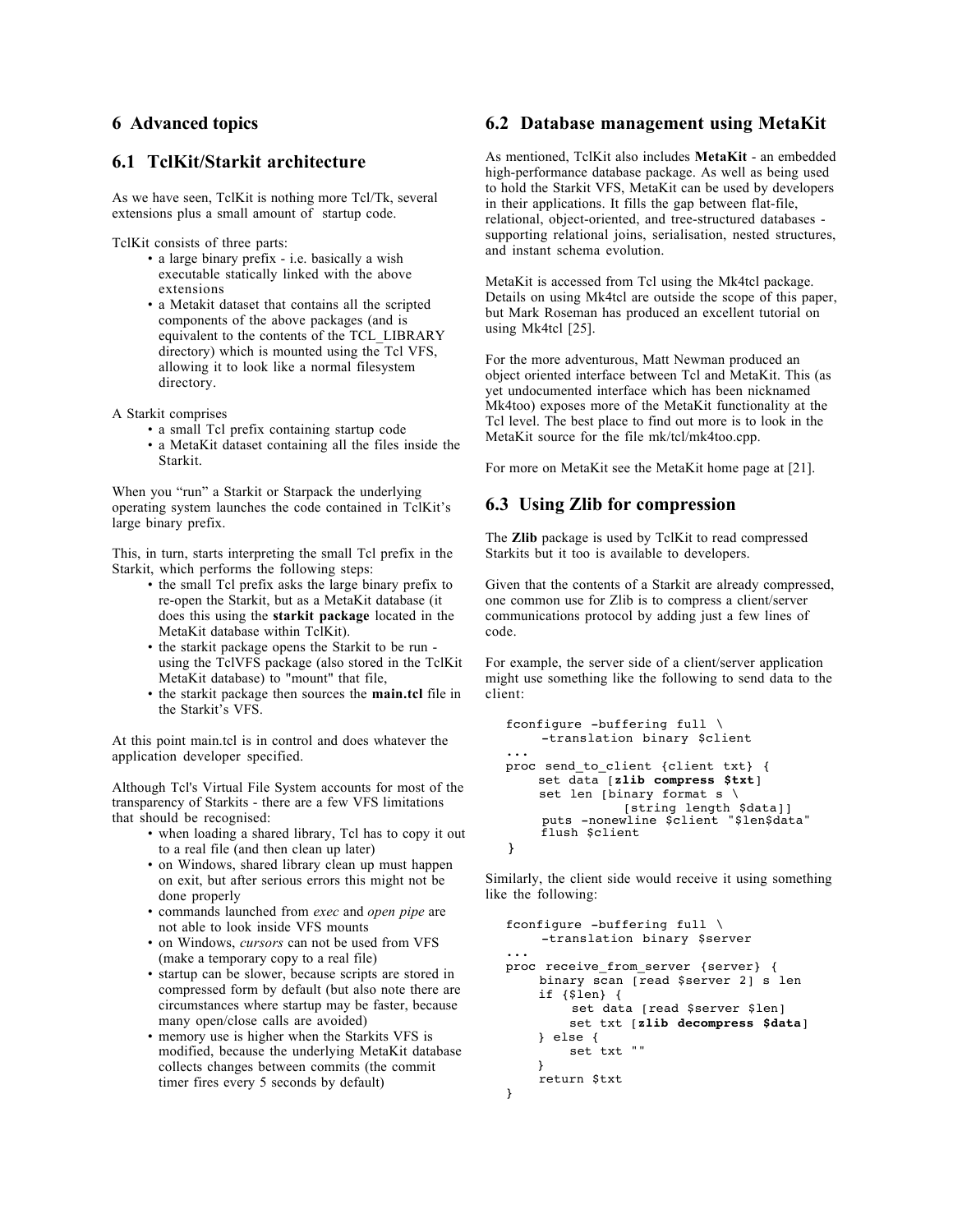### **6.4 Using the VFS from scripts**

Earlier versions of TclKit used Matt Newman's Tcl-only **VFS** implementation (which overlayed parts of the Tcl I/O system). Now that C based VFS support has been added to the Tcl core in Tcl 8.4 (see TIP  $#17<sup>3</sup>$ ) the change was made to use Vince Darley's TclVFS package to expose the VFS layer so that it can be used from Tcl scripts.

The TclVFS facilities are also available to application developers - and support a wide range of virtual filesystem types. For example, a script can mount .zip archives, ftp sites, http sites, webdav remote disks, MetaKit databases, and even mount Tcl's proc namespaces as a filesystem.

For example, a zip file can be mounted as follows:

```
% package require vfs
% vfs::zip::Mount foo.zip foo.zip
% cd foo.zip
```

```
% glob *
```
or an ftp site

```
% package require vfs
% vfs::urltype::Mount ftp
% glob -dir ftp://ftp.tcl.tk *
```
More details about the VFS and its use can be found at the Tclers Wiki pages for VFS [8] and TclVFS [23].

# **6.5 Self updating Starkits**

As we have seen, one of the key benefits of Starkits is that their internal VFS can be modified at run-time - they can even be self-modifying and self-updating. There is no risk of an application modifying itself and accidently damaging the file, because MetaKit supports transactions. Even a power failure will not damage a Starkit, it will simply revert to a previously committed state (no repair is ever needed: this is fully automatic).

This can be used to make a Starkit self-updating- so it can update itself when a later version is available.

This can be as simple as replacing files within the VFS, or it could be a more sophisticated scheme such as one based on an incremental file transfer algorithm (e.g. rsync[27]).

Another interesting consequence of Starkits being updatable is deployment over various media. For some time now Starkits have been used in applications where some part (and sometimes all) of the application scripts were distributed over a network in a client-server configuration at run time.

Taken to extremes, an application can be deployed as a small "placeholder", which on first starting (after installation) simply downloads all the necessary scripts, saving them locally inside the Starkit for subsequent use. One commercial application uses this approach to provide a

 $3$  TIP #17 Redo Tcl's Filesystem - specifies modifications to the Tcl core to allow non-native filesystems to be plugged in [27]

user interface that evolves over time - based on the user interaction - but with no involvement from the user apart from establishing a network connection.

## **6.6 Adding help to a Starkit**

You can use the **WiKit** package [28] to add read-only documentation to a Starkit. WiKit is a Tcl implementation of a Wiki [29] - a collaborative authoring tool. When used as a help system the documentation file is contained within the Starkits VFS and compressed along with other scripts and data.

To add WiKit to a Starkit, download the Wikit StarKit[30] and use it to create the documentation file. By convention, documents are stored in a **doc** directory under the Starkit VFS:

```
$ mkdir mykit.vfs/doc
$ wikit mykit.vfs/doc/mydoc.doc
```
Note that Wikit contains its own help, and so is a good example of a Starkit help system.

Next, unwrap Wikit and copy the **autoscroll**, **gbutton** and **wikit** packages from the lib directory to your Starkit lib directory.

When required, your application can display the documentation using the following commands:

```
package require Wikit
Wikit::init [file join \
          $starkit::topdir dir mydoc.doc]
```
A common approach is to have your Starkit display the help documentation when it is started with no arguments. If you do this, the Starkit should be able to output console and graphical help, thus:

```
if {[llength $argv] == 0} {
   if {[catch {package require Wikit}]} {
       # ... output console mode help
   } else {
        Wikit::init $path_to_wiki_datafile
   }
 }
```
You can even add a help Wiki to a package Starkit (such as Kitten). The **starkit::startup** package returns an indication of how the Starkit was launched:

- starkit called from a Starkit
- starpack called from a Starpack
- unwrapped called from an unwrapped Tcl script
- sourced the Starkit was sourced by another script

We use this in the main.tcl to detect if the package Starkit was launched by a user (or a program), or sourced by another Starkit:

package require starkit if {[starkit::startup] eq "sourced"} return package require Wikit Wikit::init [file join \ \$starkit::topdir dir mydoc.doc]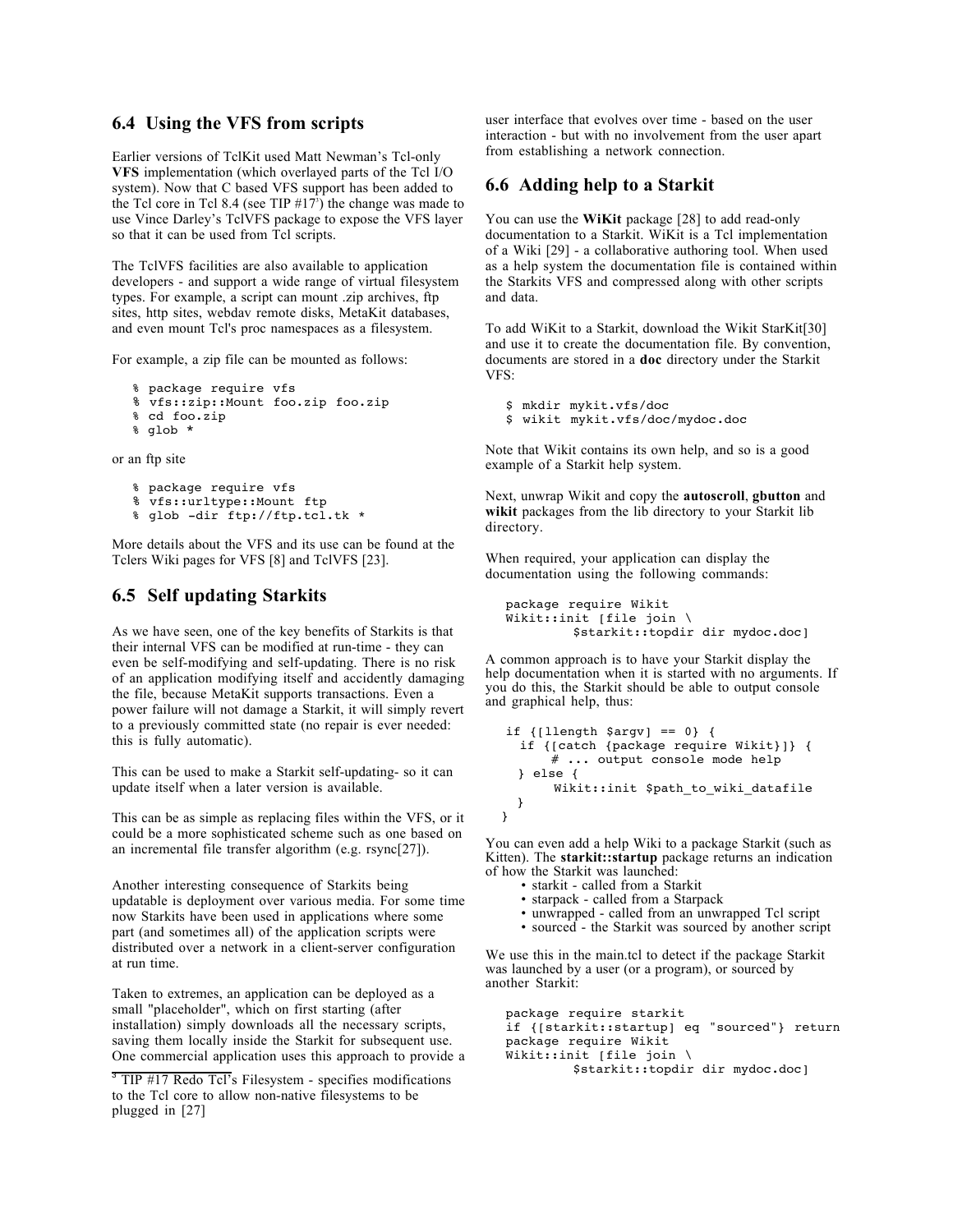Note also that there are two additional optional parameters to Wikit::init. The first specifies whether the wiki should be read-only, whilst the second specifies the window into which the Wikit window should be packed (this defaults to the Starkit Tk toplevel window).

#### **6.7 Code privacy**

Starkits are particularly suited to Open Source projects combining both source and executable into a single file that is easy to download and evaluate. Since Starkits are compressed the casual browser doesn't see the code, although it is relatively simple to unwrap them.

But for commercial applications there are times when you want to hide code such as proprietary algorithms, or licensing schemes.

Although there isn't yet a standard mechanism yet to do the encryption or obsfucation, there are a number of approaches that people are using successfully to provide code privacy

One approach is to encrypt some of the Tcl scripts, and implement a command to decrypt them at run time. This would involve a small C extension that performs decryption and key management. This approach has been used in at least one commercial application with good success. But also note that you also have to be careful about other issues like the "send" command being used to introspect the application and view source.

If you intend to implement such an extension it is worth looking at CriTcl[14] which allows you to embed C code in Tcl scripts and transparently compiles it for you.

But perhaps the most practical solution is to distribute Tcl bytecodes - the intermediate "virtual instruction set" used by the Tcl interpreter. Mark Roseman and a few other people have been experimenting with this using the bytecode writing/loading facility from TclPro[5]. The **procomp** command is used to generate bytecode files from Tcl source and this is stored in the Starkit VFS. At run time the **tbcload** command (or its underlying library) is used to load and run the bytecode files from within the VFS.

Eventually there is likely to be a general solution based on this approach.

# **6.8 Starkits and standard Tcl**

It is possible to unwrap a Starkit even when TclKit or SDX is not available - using a pure-Tcl script called **ReadKit**[31].

ReadKit can unpack (or just list the contents) of any StarKit without relying on TclKit or MetaKit.

To actually uncompress files, it needs either the Trf[32] or the Zlib extension. If these are not available ReadKit can convert a Starkit to a ZIP archive, which can then be unpacked using widely available utilities (such as WinZip on Windows).

If Zlib was available in the Tcl/Tk core (or part of a standard

Tcl distribution) then Starkits could be come the default vehicle by which Tcl/Tk code is distributed - avoiding platform specific formats such as tar and zip.

And the starkit package could be modified to use ReadKit concepts to allow it to work within a standard Tcl interpreter (albeit without MetaKit underneath nor the ability to update the VFS).

# **6.9 Installation options**

Starkits and tclkit are designed to be installation-free - one only has to copy or downloads individual files and they immediately become usable.

One important consequence is that Starkits can make a minimal impact on the target machine: there are no registry settings (unless the application introduces them), there are no files strewn all over the disk, and there is no need to have super-user privileges to start using a Starkit.

Deployment using Starkits can be summarised as:

- installation involves a single **copy**
- uninstall is just a single **remove**

The main benefits of this approach are:

- applications can be used out-of-the-box
	- applications can be launched from CDROMs and read-only servers (useful when evaluating an application)
	- applications do not break because some file was (re)moved
	- applications do not interfere with other packages
- applications can easily be moved to another computer
- there are no version dependencies or conflicts (for example, no "DLL hell")
- backups are easy just copy the Starkit
- removing applications is easy and quick

But in some situations, the more familiar approach of a traditional "installer" may be appropriate (even if it does nothing more than copy a Starkit/Starpack to a local filesystem).

There are a number of approaches to this:

- wrap the Starkit/Starpack with a simple installer built using a tool such as Vise, InstallShield or a Tcl based installer such as InstallBase[33]
- provide a custom Starpack to perform the install • make the application Starkit smart enough to
- install itself

The self-contained nature and smaller size of the last approach is definitely advantageous (especially when using network based distributions). To implement this, the Starkit can look for a copy of itself in a known location and, if not found, start the installation process.

Alternatively, if using a Starkit you can use the ability of a Starkit to update itself and store a file inside the Starkit to indicate that it has been installed. This way the Starkit can check to see if it has been installed and, if not, start the install dialog.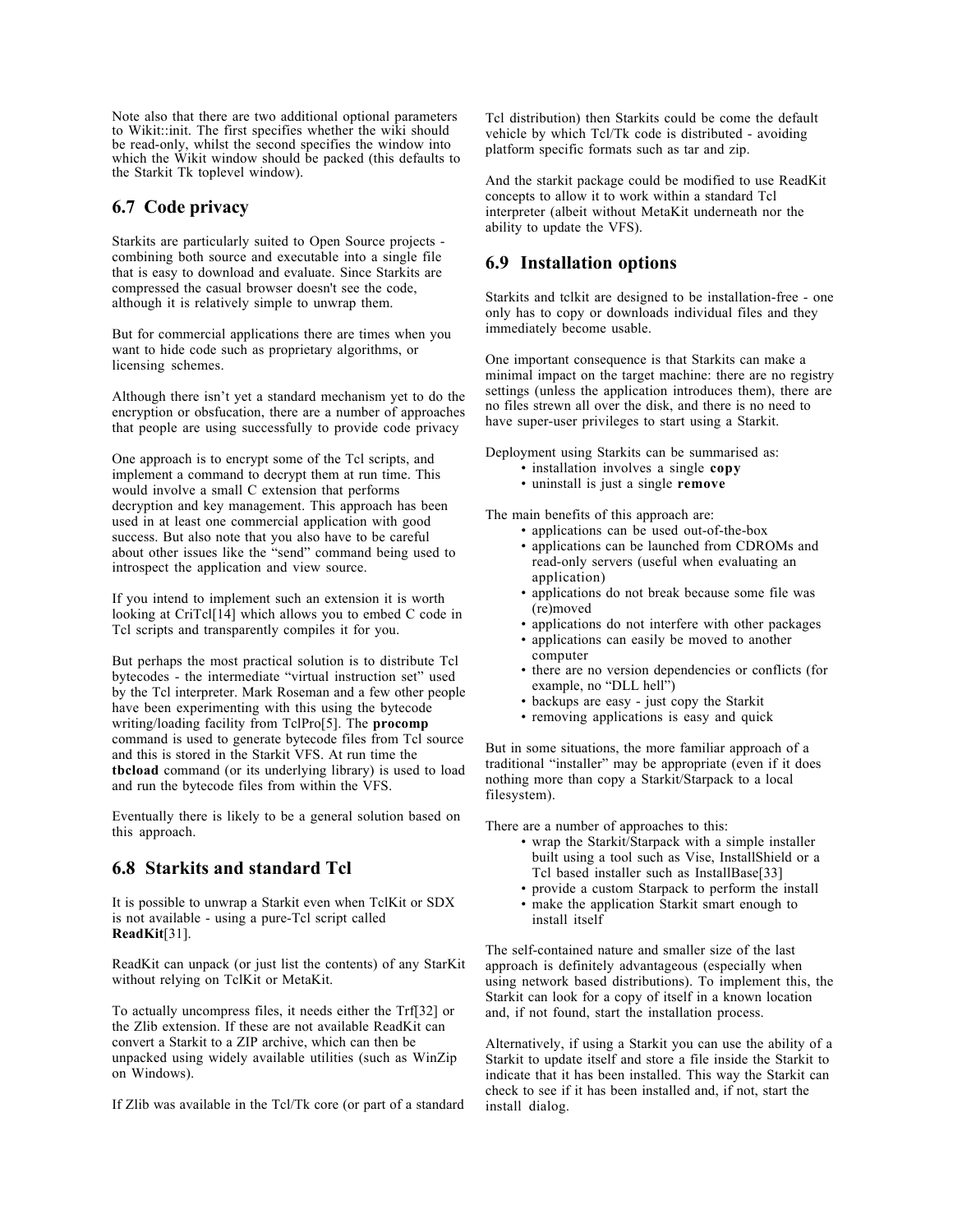#### **6.10 Safekit and chroot jails**

Sometimes you want to run Tcl scripts in a secure environment - that is, one where the underlying filesystem cannot be touched.

This can be achieved with careful use of the Tcl Safe Interpreter facility [34] - which allows untrusted Tcl scripts to be run safely, and provides mediated access by such scripts to potentially dangerous functionality.

But there are times when you want to allow access to external files, but restricted within a defined areas of the filesystem (for example, in a CGI application).

This can be achieved on Unix using the **chroot** (change root) system call to block out all access to the local filesystem. Since TclKit is a static executable and carries a complete runtime with it, there is no need to access the underlying filesystem.

To achieve this we use a small C wrapper called **Safekit**. [35]. This wrapper launches TclKit after calling **chroot()** to limit access to the current filesystem subtree. This approach guarantees that scripts run within this context cannot access a file outside this environment, not even through external programs.

Safekit is just a small C program that must be installed "**setuid root**" (since the chroot system call can only be used by the super-user). On startup, it does a chroot("."), and then reduces permissions to the current user's normal ones. Then, TclKit is launched, passing all arguments on to it.

```
#include <unistd.h>
#include <sys/types.h>
int main(int argc, char** argv)
{
   if (charoot("."') != 0) return 1;
   if (seteuid(qetuid()) != 0)
        return 2;
   argv[0] = "/tc1kit";if (execv(argv[0], argv) != 0)
        return 3;
    return 0;
}
```
To use this sandbox you need to place all scripts and data that are needed in a single directory area, along with a copy of TclKit and the Safekit wrapper. Nothing else is needed, provided that TclKit and Safekit are both compiled as fully static executables. If extensions are to be dynamically loaded, you will also need to create a .../lib area with all necessary runtime shared libraries. For example, to run "myscript.tcl" safely, set up something similar to the following:

```
safeplace
|-- myscript.tcl
|-- safekit
|-- tclkit
`lib
```
Then, change the permissions on Safekit to be setuid root:

```
# chmod -rwx safekit
# chown root safekit
# chmod u+s go+x safekit
```
As an example, we'll use the following myscript.tcl script:

```
puts "pwd = [pwd]"
catch { exec ls } err
puts "exec ls -> [split $err \n]"
puts "glob * -> [glob *]"
cd ..
```
When run with a normal tclkit, we see the following:

```
$ ./tclkit myscript.tcl
pwd = /home/steve/safeplace
exec ls -> myscript.tcl safekit tclkit
glob * -> safekit tclkit myscript.tcl
pwd = /home/steve
```
However when run with the Safekit wrapper the script we see that we can't get outside of the current directory and commands like **ls** are not available:

```
$ ./safekit myscript.tcl
wd = /exec ls -> {couldn't execute "ls": 
           no such file or directory}
glob * -> safekit tclkit myscript.tcl
pwd = /
```
#### **7 Repositories**

Wouldn't it be nice if one could go to a website, pick a couple of packages, select a couple of platforms, and end up with a Starkit (or a few Starpacks) to which only the application-specific parts need to be added?

Much of this is possible today with Starkits and TclKit, albeit you have to do it manually. Pick the extensions you need, download TclKits for the platforms you are interested in, add your application code, and wrap it all up into a set of deliverable executables.

The missing piece is convenience.

Developers shouldn't be assembly-line workers - they should be factory managers. In such a world, a developer would specify the goal, define the required components and fill in the missing pieces (i.e. the application specific code). It should not be a totally manual process, since much of this can be automated. This end goal has been dubbed "SEAL" .... the **S**tandalone **E**xecutable **A**ssembly **L**ine.

A first tentative step in this direction has been taken - an archive is being created to help simplify the task of distribution of Starkits and Starpacks. This has been called **The Starkit Developer Archive** (or SDarchive) for now [36]. The motivation is not just to collect binaries (and so end up with yet another repository of stale and unmaintained data) but to work towards a structure which can both technically and socially maintain itself for a long time to come.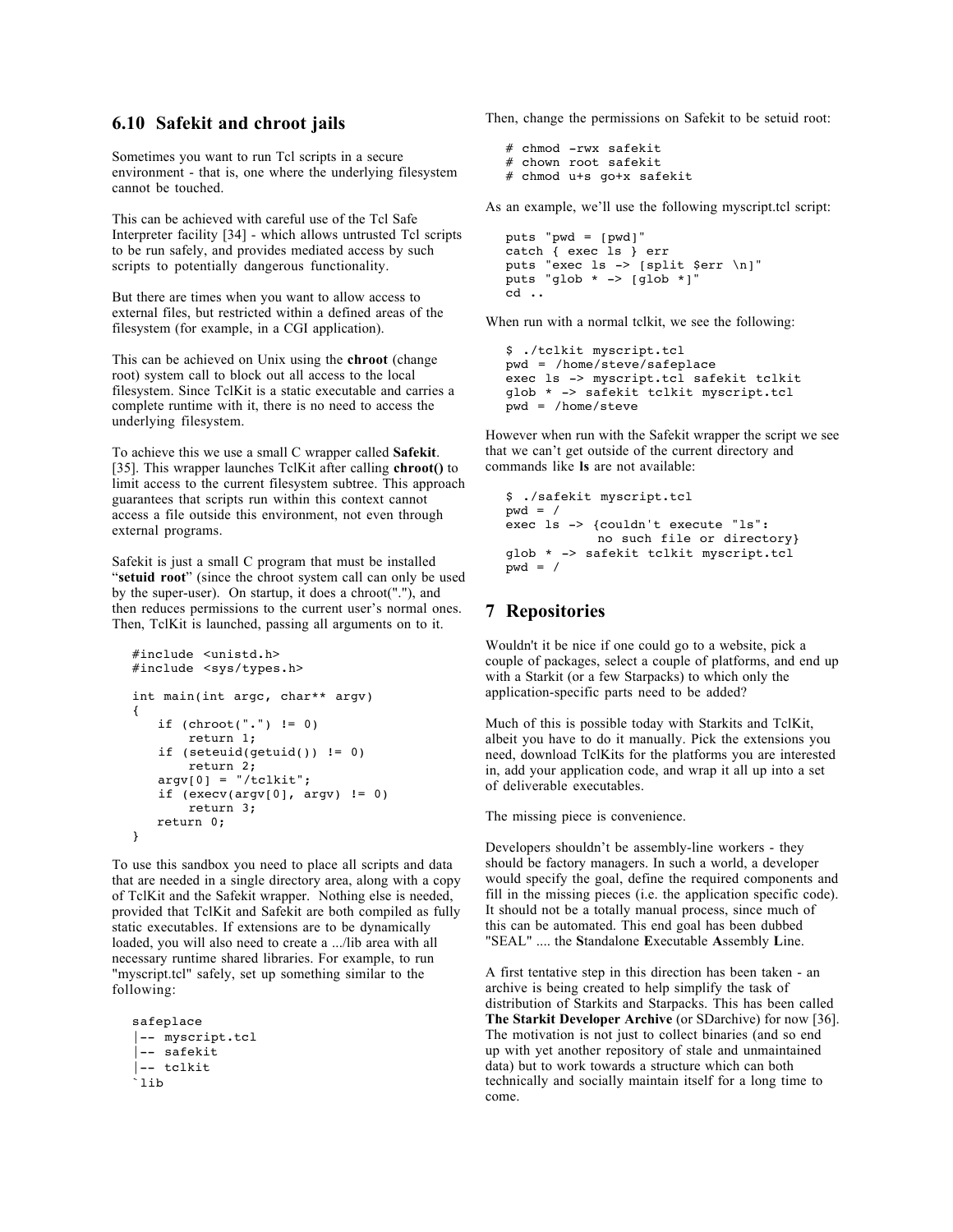The initial aims of SDarchive are modest - provide a useful collection of Starkits. But also to build on this and leverage the Starkit model to make the deployment of complete applications, small utilities and individual packages simpler than ever before.

There are several steps to turn the initially passive SDarchive repository into what will ultimately be an assembly line for applications:

- a basic CGI interface to browse and make selections for downloading
- a web-based interface to manage submissions, updates, and build results
- a Tk-based local interface (over HTTP) to improve the interaction
- tying into the Tclers Wiki as a way to comment, make suggestions and contact authors
- aWiki-based way to tie documentation and package dependency graphs together

Although some of the above is just "blue sky", it is fair to say that once the foundation is in place much progress can be made in a relatively short time. After all, this is all done through Tcl/Tk - scripting is not just the goal, it is also the enabling technology by which all this can be realised.

The longer-term goal of SEAL is to become a selfmaintaining resource (through the contribution of developers an users). Prior experience with the Tcl'ers Wiki and the Tclers Chat show that when the parties involved have the right environment and incentives then something special happens - collaboration, synergy and community awareness take over. The economics of this equation are simple: "win-win" - while the costs to achieve this are indeed very low.

The SEAL resource won't come about overnight, but at the same time one has to conclude that all the technologies exist right now to make this eminently feasible.

#### **8 So who uses this \*stuff?**

Starkits and Starpacks are used to deploy a variety of applications - both commercial and open source - in fields as diverse as 24x7 telecommunications projects, business automation, publishing and systems management. There are many thousands deployed world-wide.

One of the most interesting products is CareerDemon[37] an automated career guidance assessment/reporting service, developed by a team led by Steve Blinkhorn.

CareerDemon is deployed via an installer that contains TclKit and the CareerDemon Starkit. The installer is usually downloaded over the Internet, which is relatively painless due to TclKit's small size. As the user interacts with CareerDemon the user interface is modified, based on the user responses to a series of questions. New user interface scripts are generated as required by a central server and downloaded by the CareerDemon Starkit, which stores them within its own VFS. After the initial install the host operating system isn't touched.

CareerDemon is one of those applications that has to work "out of the box", do no damage to the host system and leave no traces when it is removed.

Starkits also help when supporting such installations. Supporting several thousand customers across multiple timelines could be nightmare, but it turns out to be relatively straightforward.

If a problem occurs (e.g. due to disk corruption) rather than trying to remotely diagnose the issues, support staff have the users e-mail their CareerDemon Starkit as an attachment. They are then able to unpack the Starkit, look inside for the problem, fix it and send it back.

This is analogous to a mechanic putting a car up on a ramp, looking for a problem, repairing it and returning the vehicle. Because everything bar the TclKit "engine" is in one file, it is easier to do return-to-base warranty work rather than trying to fix a problem remotely.

# **9 Conclusion**

TclKit and Starkits are all about deployment - they lower the barriers to building easy to download, install and upgrade cross-platform applications

And they are an ideal way to deliver both open source and commercial applications implemented in Tcl/Tk. Using Starkits there need no longer be a distinction between source, packaged, deployed or installed applications.

Starkits fit in naturally with Tcl/tk development practices allowing developers to work with familiar tools and paradigms. And they make deployment "safer" because it becomes part of the development process - not an afterthought with its own hassles and testing requirements.

So the Starkit story is that deployment has been solved.

And because of this Tcl/Tk has the potential to realise the elusive goal of "write once, simple deployment everywhere", perhaps more so than any other language platform currently available.

## **Acknowledgements**

Thanks are due to Jean-Claude Wippler (the original author of TclKit and Starkits), Mark Roseman and Steve Blinkhorn for their ongoing collaboration on TclKit and Starkits, and for their assistance preparing this paper.

Also to Larry Virden, for his patient reading of the draft.

And, of course, the many giants on whose shoulders we have stood.